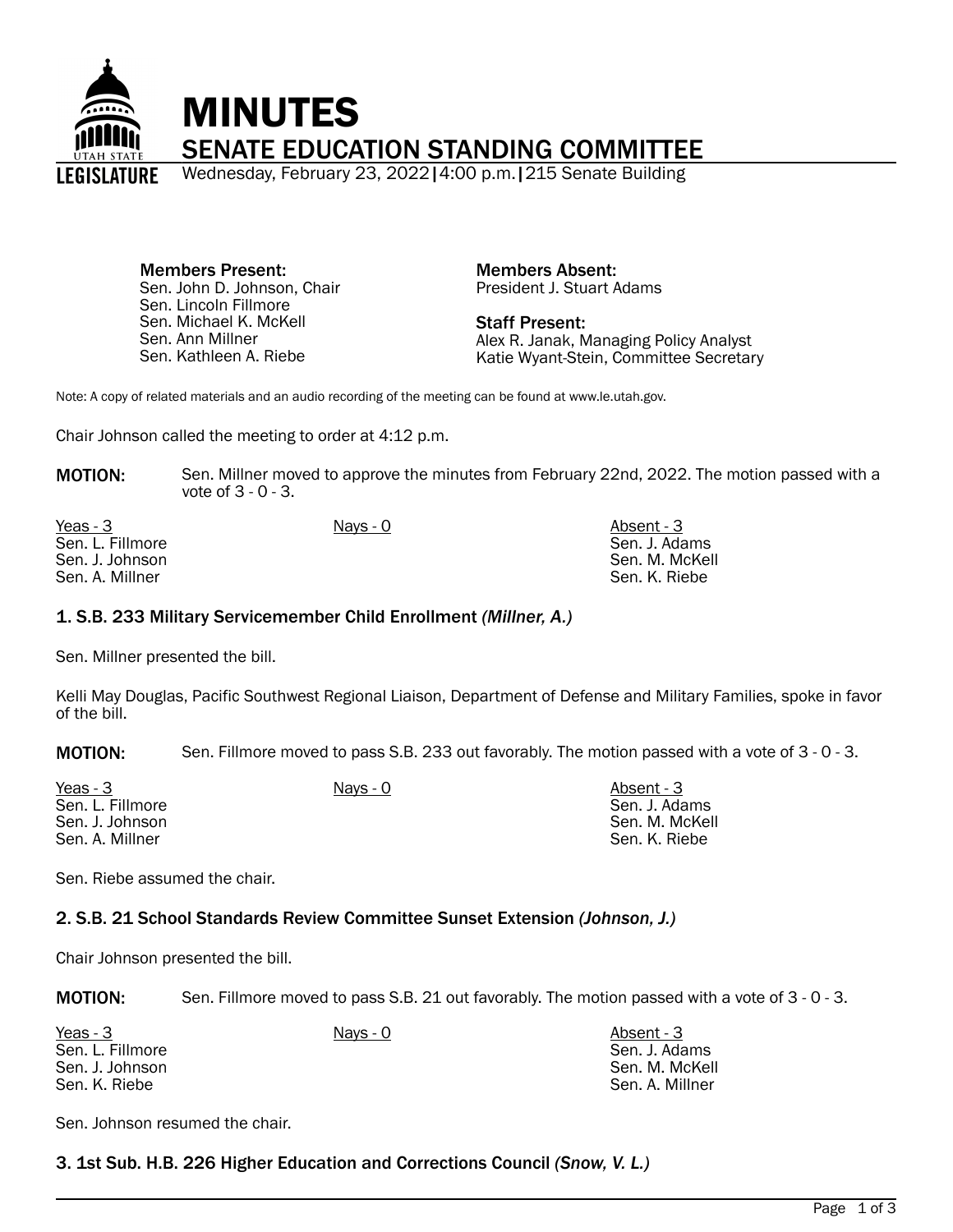Rep. Snow presented the bill.

### [HB 226 S01 Handout](https://le.utah.gov/interim/2022/pdf/00001916.pdf)

Dr. Chris Hodson, Professor of History, Brigham Young University, spoke in favor of the bill.

Dr. Erin Castro, Professor of Higher Education, and Director of the Prison Education Project, University of Utah, spoke in favor of the bill.

Dave Woolstenhulme, Commissioner, Utah Division of Higher Education, spoke in favor of the bill.

Chyleen Richey, Deputy Executive Director, Utah Department of Corrections, spoke in favor of the bill.

**MOTION:** Sen. Riebe moved to pass 1st Substitute H.B. 226 out favorably. The motion passed with a vote of  $3 - 0 - 3$ .

Yeas - 3 Nays - 0 Absent - 3 Sen. L. Fillmore Sen. J. Johnson Sen. K. Riebe

Sen. J. Adams Sen. M. McKell Sen. A. Millner

Sen. Riebe spoke in favor of the bill.

# 4. 1st Sub. H.B. 302 Educational Language Services Amendments *(Johnson, D.N.)*

Rep. Johnson presented the bill.

Olivia Whiteley, Western State Advocacy Officer, International Rescue Committee, spoke in favor of the bill.

### [HB 302 S01 Handout](https://le.utah.gov/interim/2022/pdf/00001917.pdf)

Lisa Fifield, Teacher, Public School Dual Language Immersion, spoke in favor of the bill.

Stephanie Hunt, Teacher, West High School, spoke in favor of the bill.

Morgan Clark, Teacher, spoke in favor of the bill.

Brian Yazzie, Commissioner, UServeUtah, spoke in favor of the bill.

**MOTION:** Sen. Fillmore moved to pass 1st Substitute H.B. 302 out favorably. The motion passed with a vote of 3 - 0 - 3.

| Yeas - 3         | Nays - 0 | Absent - 3      |
|------------------|----------|-----------------|
| Sen. L. Fillmore |          | Sen. J. Adams   |
| Sen. J. Johnson  |          | Sen. M. McKell  |
| Sen. K. Riebe    |          | Sen. A. Millner |

## 5. 1st Sub. H.B. 346 Funding Independence in Foreign Language Education *(Pierucci, C.)*

Rep. Pierucci presented the bill.

Laura Vindez, Utah Parents United, spoke in favor of the bill.

Lisa Fifield, Teacher, Public School Dual Language Immersion, spoke in favor of the program.